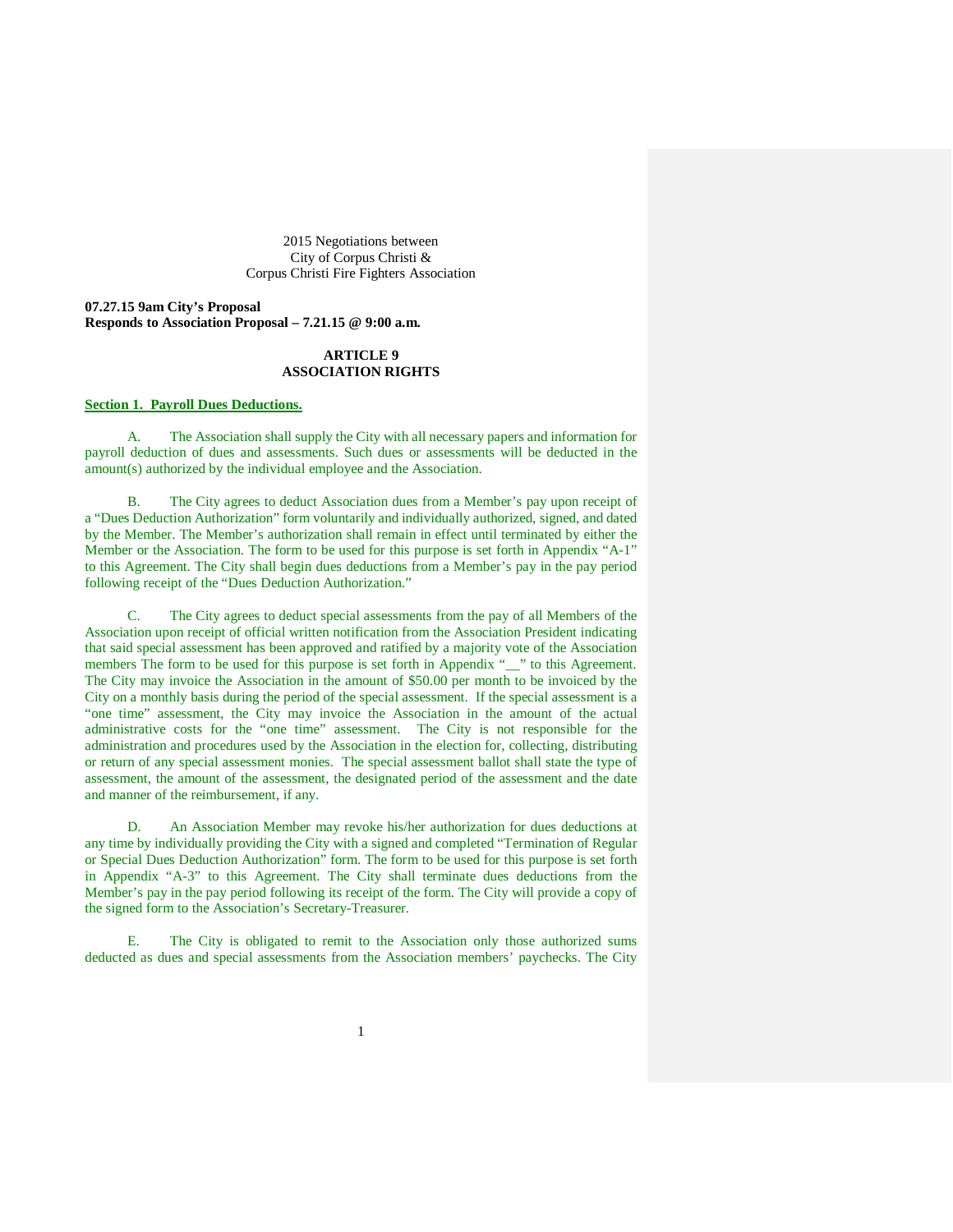will not be liable for damages allegedly caused to the Association, its Members, or other persons by its deduction of, or failure to deduct, authorized sums for any reason.

# **Section 2. President's Time Off.**

A. Upon election, and in each July thereafter, the Association President may choose to be relieved of duty for the following fiscal year to perform Association duties. The Association President will provide the Fire Chief with written notice of his/her decision within two weeks after election, and thereafter by July 20 for each subsequent fiscal year. If the Association President chooses to be relieved of duty, each Fire Fighter will donate his/her pro rata share of personal leave that would fully cover all salary and benefits the Association president is entitled to receive which will continue to be paid by the City. That amount will be determined upon the Association president's notification to be relieved of duty. The period during which the Association President is relieved of duty shall not constitute a break in service, and he/she shall be entitled to return to his/her rank upon completion of service as full-time President. In the event of an emergency, the Chief may order the Association President to report for duty as assigned by the Chief.

B. In each year that the Association President chooses to be relieved of duty, the Fire Chief may choose to treat the Association President's absence from duty as creating a vacancy to be filled in accordance with the CSA and this Agreement. When the Association President returns to duty, the last person promoted to the rank held by the Association President will be demoted and placed on a reinstatement list in accordance with the CSA and this Agreement..

## **Section 3. Association Activities.**

**A. Committee Meetings.** With advance permission from the Fire Chief or his/her designated representative, which will not be unreasonably denied, the Association may schedule small committee meetings on Fire Department property to conduct Association business. Such meetings must be in compliance with any City and Fire Department Policies and must not disrupt the duties of employees or the efficient operation of the Fire Department.

**B. Fund Raising Activities.** With advance permission from the Fire Chief or his/her designated representative, which will not be unreasonably denied, the Association and its members may conduct voluntary fund raising activities for things such as the MDA, cancer awareness, and the United Way, during working time and at their work location, provided the conduct of such business complies with any City and Fire Department Policies and does not interfere with their duties as employees or the efficient operation of the Fire Department.

**C. Educational Leave.** Fire Fighters shall be granted reasonable unpaid leaves of absence to attend fire schools, conventions, or meetings designed to increase Department efficiency and/or to better employees' working conditions, provided that there remains a sufficient number of employees to carry out the Department's normal functions.

**Deleted:** The City shall continue to pay all salary and benefits the Association President is entitled to receive.

**Deleted:** the base salary

**Deleted:** permanent

**Deleted:** If this demotion results in further demotions in lower ranks, all persons demoted likewise will be placed on permanent reinstatement lists.